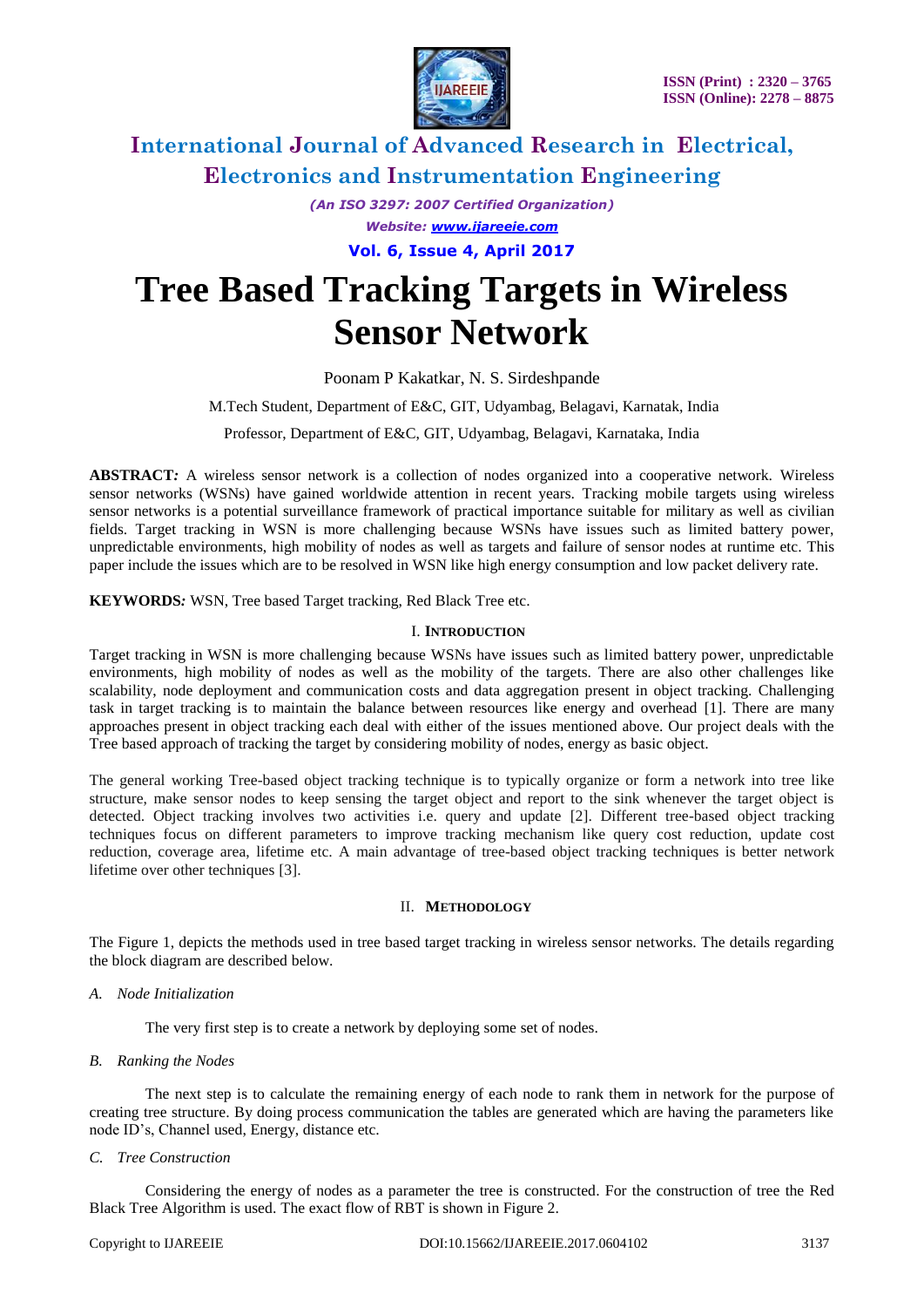

*(An ISO 3297: 2007 Certified Organization)*

*Website: [www.ijareeie.com](http://www.ijareeie.com/)*

### **Vol. 6, Issue 4, April 2017**

### *D. Red Black Tree Algorithm*

A red-black tree is a binary search tree with extra one bit of storage per node and its color, which can either have the colour combination as RED or BLACK. By obligating the way nodes can be colored on any path from the root to a leaf, red-black trees ensure that no such path is more than twice as long as any other, so that the tree is approximately balanced.

A binary search tree is called as red-black tree, if it satisfies the following red-black properties:

- Every node is either red or black
- The root is always black
- Every leaf (NULL) is black
- If a node is red, then both its children should be black
- For each node, all paths from the node to descendant leave contain the same number of black nodes.



Figure 1: Block Diagram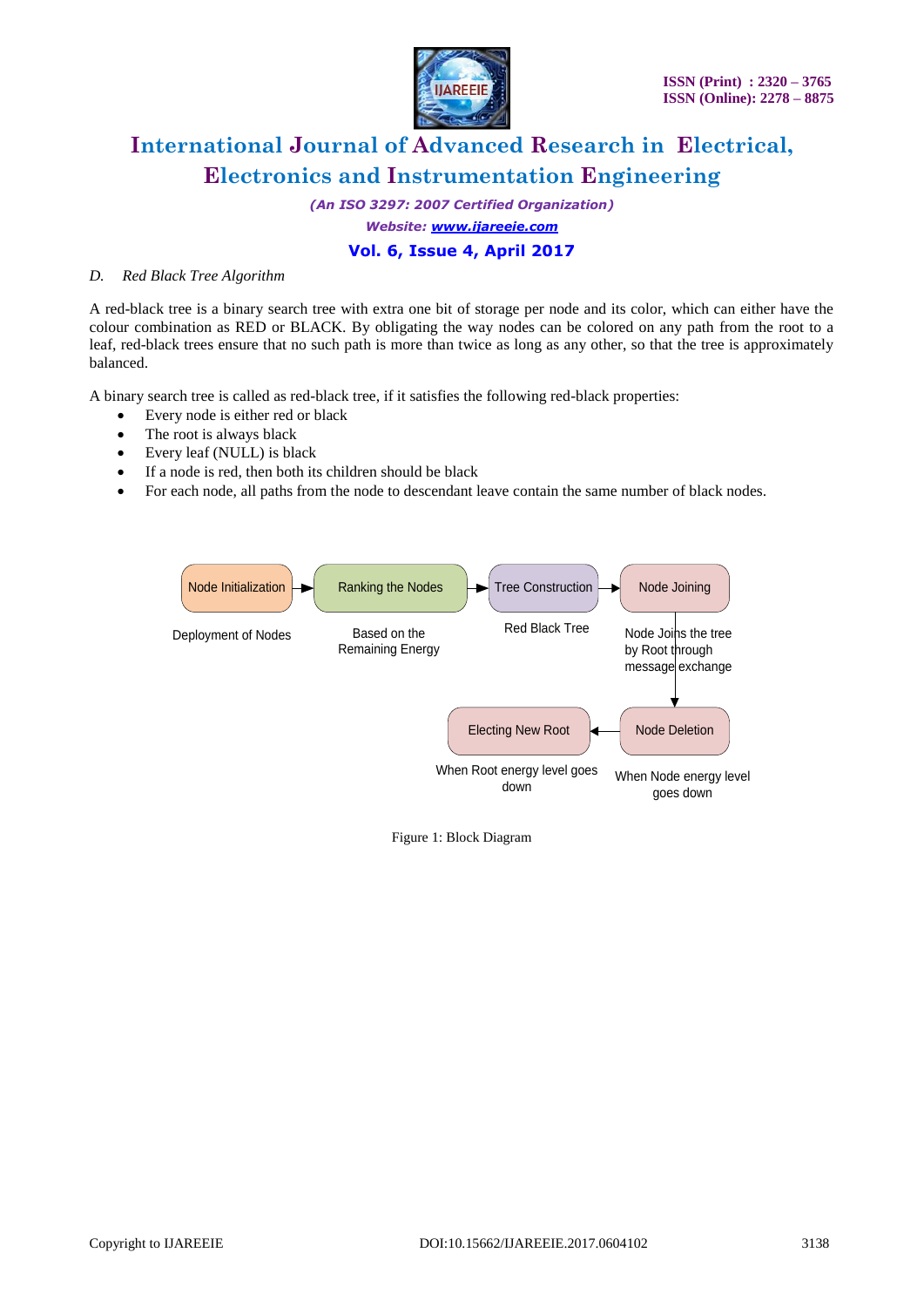

*(An ISO 3297: 2007 Certified Organization)*

*Website: [www.ijareeie.com](http://www.ijareeie.com/)*

**Vol. 6, Issue 4, April 2017**



Figure 2: Process Flow of RBT

#### III. **LITERATURE SURVEY**

Many of the Target tracking techniques has been implemented in the field of mobile sensor network [4][5]. However, the design of more efficient target tracking techniques with efficient tracking performance still remains a challenge.

Chinmayee Pande et.al. [6] includes five approaches of target tracking in WSN. In WSNs Moving object tracking has received considerable attention in recent years and classified into five schemes and three approaches, five schemes are the part of three approaches.

Suvidha D Dhore et.al. [7] includes energy efficient target tracking techniques for energy consumption and extending lifetime of the sensor network are two main constrains. Various field factors such as environment noise, sensing capability has to be considered to make the network robust against these factors. Thus tracking target in such dynamic environment is of great interest.

Shereen Ismail et.al. [8] includes the applications of WSN's such as border patrolling, military intrusion detection, wild life animal monitoring, surveillance of natural disasters and health care systems.

Ashvini Pawar et.al. [9] proposed a new polygon based target-tracking scheme, which is a predictive, and cluster based scheme. In this scheme, the clusters are polygon shaped, so the whole network is arranged in the form of polygons. The sensor nodes are interconnected with their neighbouring nodes to form the edges of the polygons. This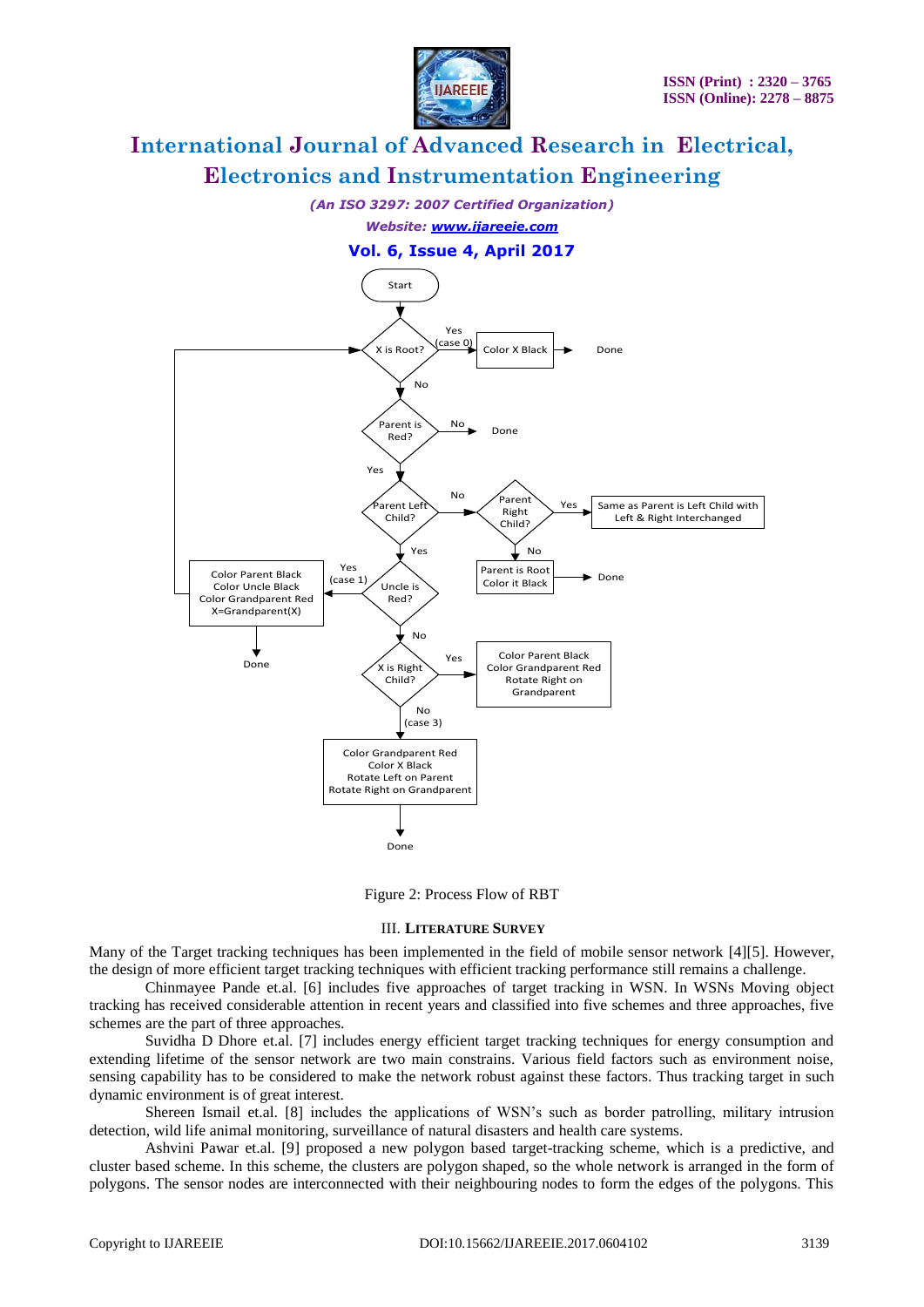

*(An ISO 3297: 2007 Certified Organization)*

*Website: [www.ijareeie.com](http://www.ijareeie.com/)*

### **Vol. 6, Issue 4, April 2017**

scheme is more energy efficient than the existing schemes because only selected nodes of the polygon are kept active during the tracking process rather than keeping the entire nodes active.

Sanjay Pahuja et.al. [10] include Hierarchical localization tracking scheme based on hierarchical binary tree structure is used to evaluate localization and tracking target. The target detected information is stored at multiple sensor nodes which deployed using complete binary tree structure to improve fault tolerance. This drastically reduces number of messaging in the network. The scheme increased the network lifetime by 25%, target detection probability by 25%, and reduces error rate by 20%, increased energy efficiency by 20%, fault tolerance, and routing efficiency.

Shirin Shoaee et.al. [11] include a NBSOTT protocol which is an another technique of target tracking in wireless sensor networks. It tries to reduce the number of transmitted packets energy consumption in order to meet the current needs of clustering. Also virtual grid usage reduces time of decision which causes to the object retaining and faster recovering.

Reshma. T. J et.al. [12] include the centralized target tracking approaches which are both time and energy consuming; to avoid this limitation tree-based tracking methods are proposed. While tracking a target the nodes that detect the target communicates with each other and selects a root node. The root node collects information from all the nodes via a distributed spanning tree. If the root node is far away from the target, then the tree will be reconfigured. Although the spanning tree based approaches track the moving objects more accurately, tree organizations result in high-energy consumptions.

Shengnan Lia et.al. [13] include a mathematical model for tracking of a moving target by multiple mobile sensors in the framework of a partially observable Markov decision process is also proposed along with survey on other techniques. Applications of this process include the use of a fleet of unmanned aerial vehicles for purposes such as search, surveillance, and target tracking.

K. Ramya et.al. [14] include classification of tracking moving objects in WSN's. In WSNs Moving object tracking has received Considerable attention in recent years and the solutions can be mainly classified into three schemes, such as Tree - based tracking, Cluster-based tracking and Prediction-based tracking.

Kabita Hazra et.al. [15] include some of the solutions to the issues in tracking targets in WSN. In wireless sensor network by providing solutions to key components like node localization, time synchronization, target detection and tracking the methodology computes the state parameters of the adversary target, tracks it and associate the same with the location in the periphery of wireless sensor networks.

#### IV. **IMPEMENTATION**

The implementation steps of the tree based tracking targets in WSN are depicted below. Some Fixed set of nodes are to be deployed to form a network with specific range. The tree is constructed by using Red Black Tree Algorithm.

#### *A. Network Creation*

The very first step in network creation is to initialize nodes. The next steps are fixing the distance for nodes, setting the coverage area for node localization, fixing some mobility range for node movement in network and setting the required parameters to nodes like Id, channel, BW, energy etc.

#### *B. Process Communication*

In the process communication function the nodes exchange messages with each other by considering the Id's. If one node is communicating with itself, the condition is altered to no communication state. Otherwise distance between the nodes Id's for further table creation and communication is calculated. Transmission range for node communication is set previously. The calculated distance is compared with the transmission range to ensure further communication steps like table generation and message exchange.

#### *C. Tree Construction*

The RBT construction is done with the cases as explained in methodology part. The more generalized flow chart of RBT is given below by mentioning the appropriate cases at distinct conditions. The basic rules are also obeyed which are depicted in methodology section.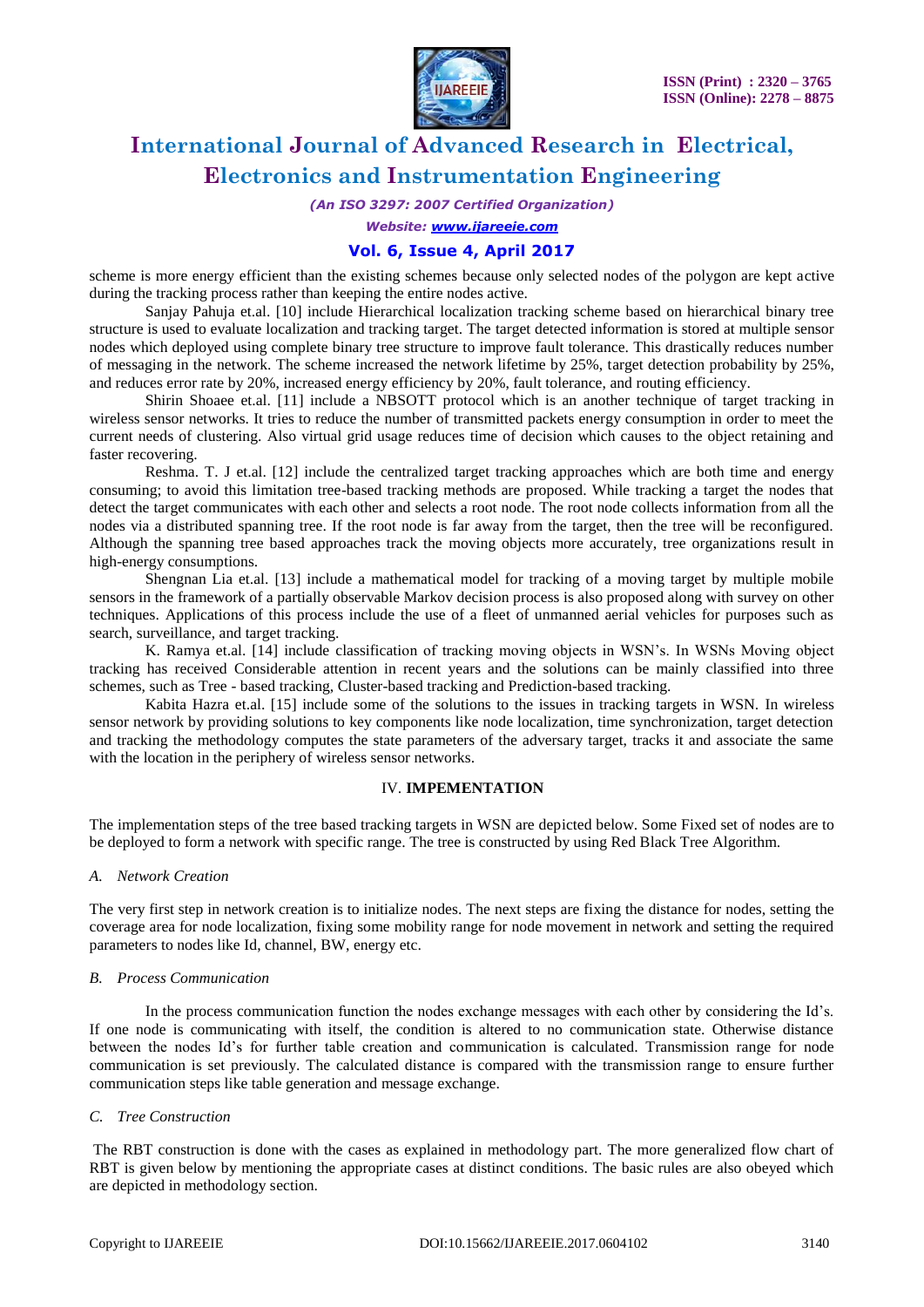

*(An ISO 3297: 2007 Certified Organization)*

*Website: [www.ijareeie.com](http://www.ijareeie.com/)*

### **Vol. 6, Issue 4, April 2017**

### *D. Node Joining*

Node Joining is the function wherein, the new node is also termed as target node when it wants to join the network it sends node\_join message to all the nodes in the network. With that node RBT is newly constructed as shown in Figure 3.

### V. **EXPERIMENTAL RESULT**

The following Figures illustrates how exactly the nodes are deployed, communicated with the above mentioned messages and constructed Red Black tree.

### *E. Node Deletion*

When any node's energy level goes down then the node with lowest energy circulates node leave message. The corresponding root node will delete that node from the network. The network with the deleted node is updated and red black tree is reconstructed.

### *F. Elect New Root*

When the energy of root goes down then it circulates root leave message to all the other nodes. The other nodes will elect the new root based on the energy level. Updates network as well as reconstruct the red black tree also.



Figure 3: Flow chart of Node Insertion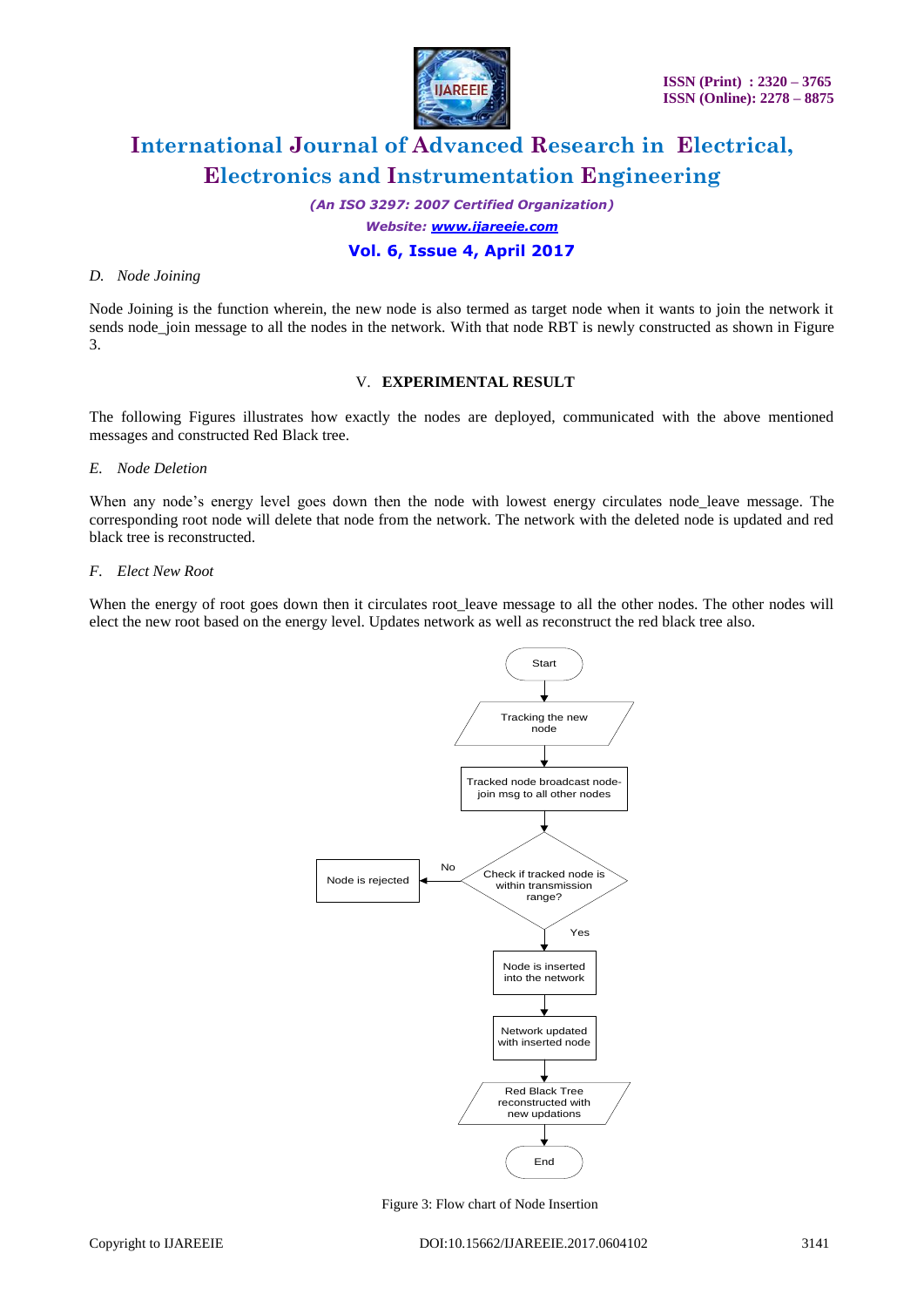

*(An ISO 3297: 2007 Certified Organization) Website: [www.ijareeie.com](http://www.ijareeie.com/)* **Vol. 6, Issue 4, April 2017**



Figure 4: Node deployment with network creation with communication



Figure 5: Red Black Tree construction initially with entered number of nodes



Figure 6: New Node Insertion (Node 11 is inserted with node\_join msg)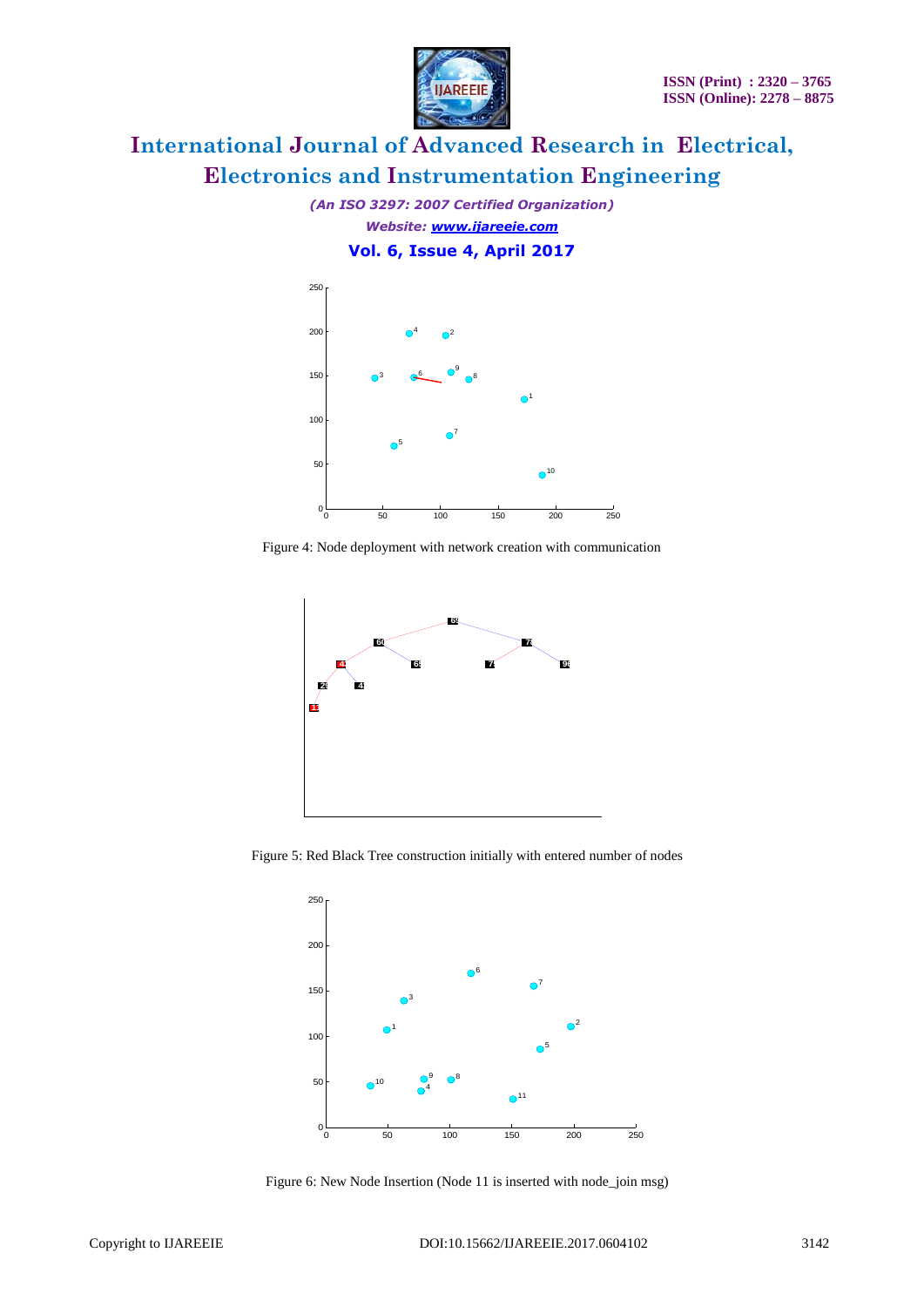

*(An ISO 3297: 2007 Certified Organization) Website: [www.ijareeie.com](http://www.ijareeie.com/)* **Vol. 6, Issue 4, April 2017**



Figure 7: RBT Reconstruction after Node Joining



Figure 8: Node and Old Root deletion is performed based on energy check (root\_leave msgs)



Figure 9: RBT reconstruction after the lowest energy node/Root deletion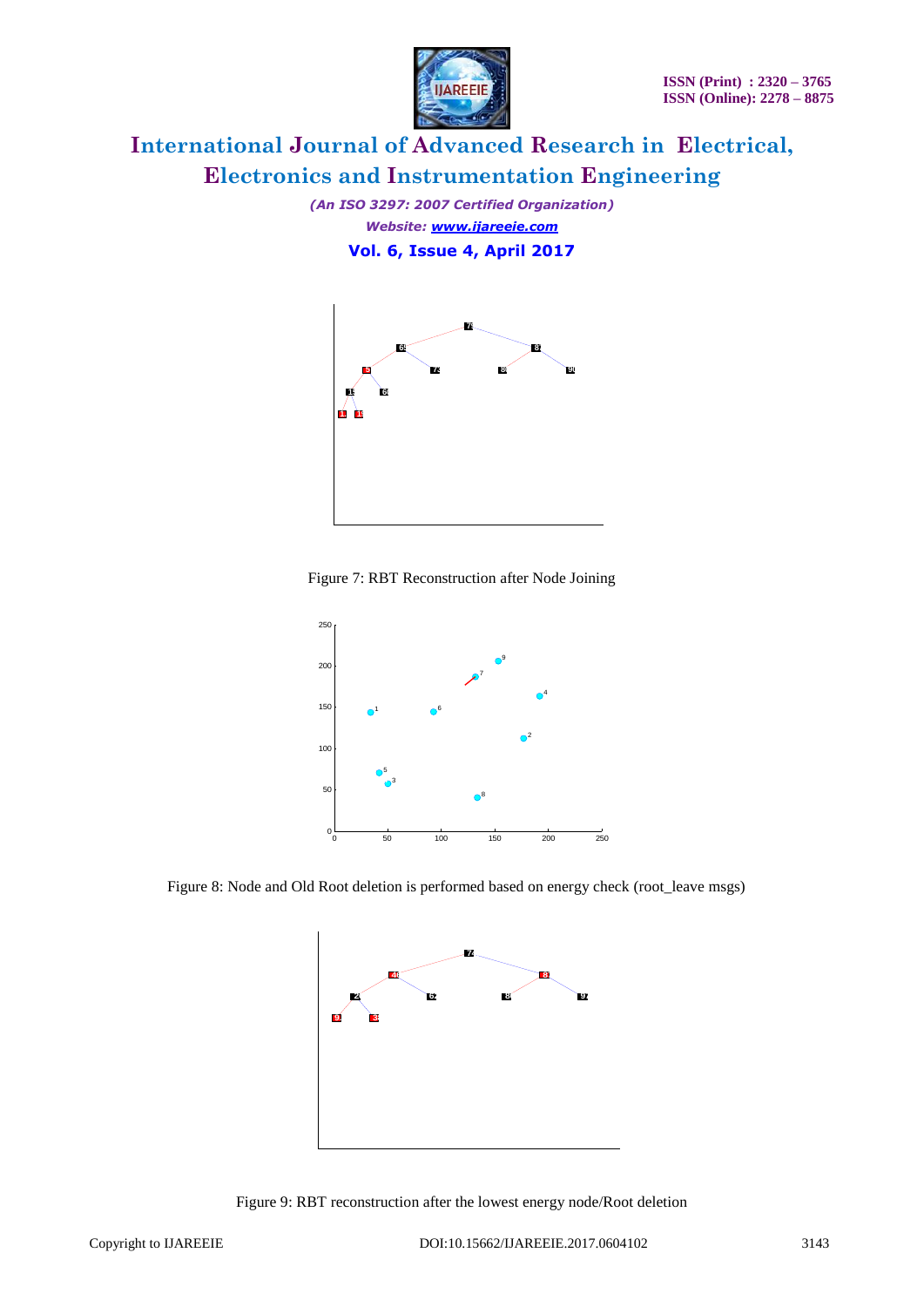

*(An ISO 3297: 2007 Certified Organization)*

*Website: [www.ijareeie.com](http://www.ijareeie.com/)*

### **Vol. 6, Issue 4, April 2017**

The Figure 4 depicts the network creation with entered number of nodes with communication. Figure 5 will be the initial red black tree constructed with entered number of nodes. Figure 6 and 7 are the plots of newly inserted node and updated RBT with new node. Similarly Figures 8 and 9 are the New root election process and RBT reconstruction with new root when the energy of old root goes down.The following Table 1 depicts the communication cost of network initially when the nodes are deployed. Also the communication cost in each case like Node Joining, Node Deletion, Elect New Root. Finally it is concluded that as the number of nodes increases the communication between the nodes increases which intern increases the communication cost of the network.

| <b>Nodes</b><br>(N) | <b>Communication Costs in Each Case</b>  |                            |                                |                                   | <b>Overall</b>               |
|---------------------|------------------------------------------|----------------------------|--------------------------------|-----------------------------------|------------------------------|
|                     | <b>Node</b><br><b>Initializati</b><br>on | <b>Node</b><br>Joinin<br>g | <b>Node</b><br><b>Deletion</b> | <b>Elec</b><br><b>New</b><br>Root | <b>Communication</b><br>Cost |
| $N = 5$             | 10                                       | 6                          | 15                             | 10                                | 41                           |
| $N = 10$            | 45                                       | 11                         | 55                             | 45                                | 156                          |
| $N = 15$            | 105                                      | 16                         | 120                            | 105                               | 346                          |
| $N = 20$            | 190                                      | 21                         | 210                            | 190                               | 611                          |

Table 1: Communication Cost of entered nodes in each case

From the implementation part it is clear that if the communication network is following mesh topology then the communication cost will be very high which intern increases the propagation delay. In our implementation part instead of mesh topology star topology is preferred to minimize propagation delay and communication cost.

### **VI.CONCLUSION**

The proposed scheme efficiently tracks the target in all the three cases considered in our work. The resultant implementation part indicates the steps followed in each case. The result part depicts how exactly the targets are tracked by generating tree and communicating with each other by forming star topology to minimize the number of links, communication cost, propagation delay, network traffic etc.

From the implementation it is cleared that as the number of nodes increases then the number of communication between the nodes increases, the energy consumption of the node also increases which intern increases the communication cost and propagation delay.

#### **REFERENCES**

- [1] Suman Bhowmik and Sushovan Das, "Tree based Target Tracking in WSN", IEEE, 2016.
- [2] Wensheng Zhang and Guohong Cao, "DCTC: Dynamic Convoy Tree-Based Collaboration for Target Tracking in Sensor Networks", IEEE, 2004.
- [3] D.Charanya & G.V.Uma, "Tracking of Moving Object in Wireless Sensor Network", International Journal of Computer & Communication Technology, Volume 3, Issue 5, 2012.
- [4] Mostafa Borouomand zadeh, Sayed Mohsen Hashemi and Mitra Mohmedi karbalai, "Target Tracking Techniques for Wireless Sensor Networks", International Research Journal of Applied and Basic Sciences, Volume 5, Issue 7, 2013.
- [5] Shabnam Shoaee and Abolfazl Toroghi Haghighat, "An Efficient Protocol for Target Tracking in Wireless Sensor Networks (WSNs)", Advances in Computer Science: an International Journal, Volume 2, Issue 5, 2013.
- [6] Chinmayee Pande, Prof. S.D. joshi , "Study of Target Tracking Techniques in Wireless Sensor Network", International Journal Of Innovative Research In Electrical, Electronics, Instrumentation And Control Engineering Volume 4, Issue 4, 2016.
- [7] Suvidha D Dhore , Dr. S.C Patil, "Survey on Target Tracking Techniques in Wireless Sensor Network", International Journal of Innovative Research in Computer and Communication Engineering, Volume 4, Issue 2, 2016.
- [8] Shereen Ismail, Eman Alkhader and Said Elnaffar, "Object Tracking in Wireless Sensor Networks: Challenges and Solutions", Journal of Computer Science, 2016.
- [9] Ashvini Pawar, S. A. Nagtilak, "Energy Efficient Target Tracking Scheme for Wireless Sensor Networks", International Journal of Science, Volume 5, Issue 2, 2016.
- [10] Sanjay Pahuja and Tarun Shrimali, "Performance Analysis of Routing Protocols for Target Tracking in Wireless Sensor Networks", International Journal of Modern Education and Computer Science, 2016.